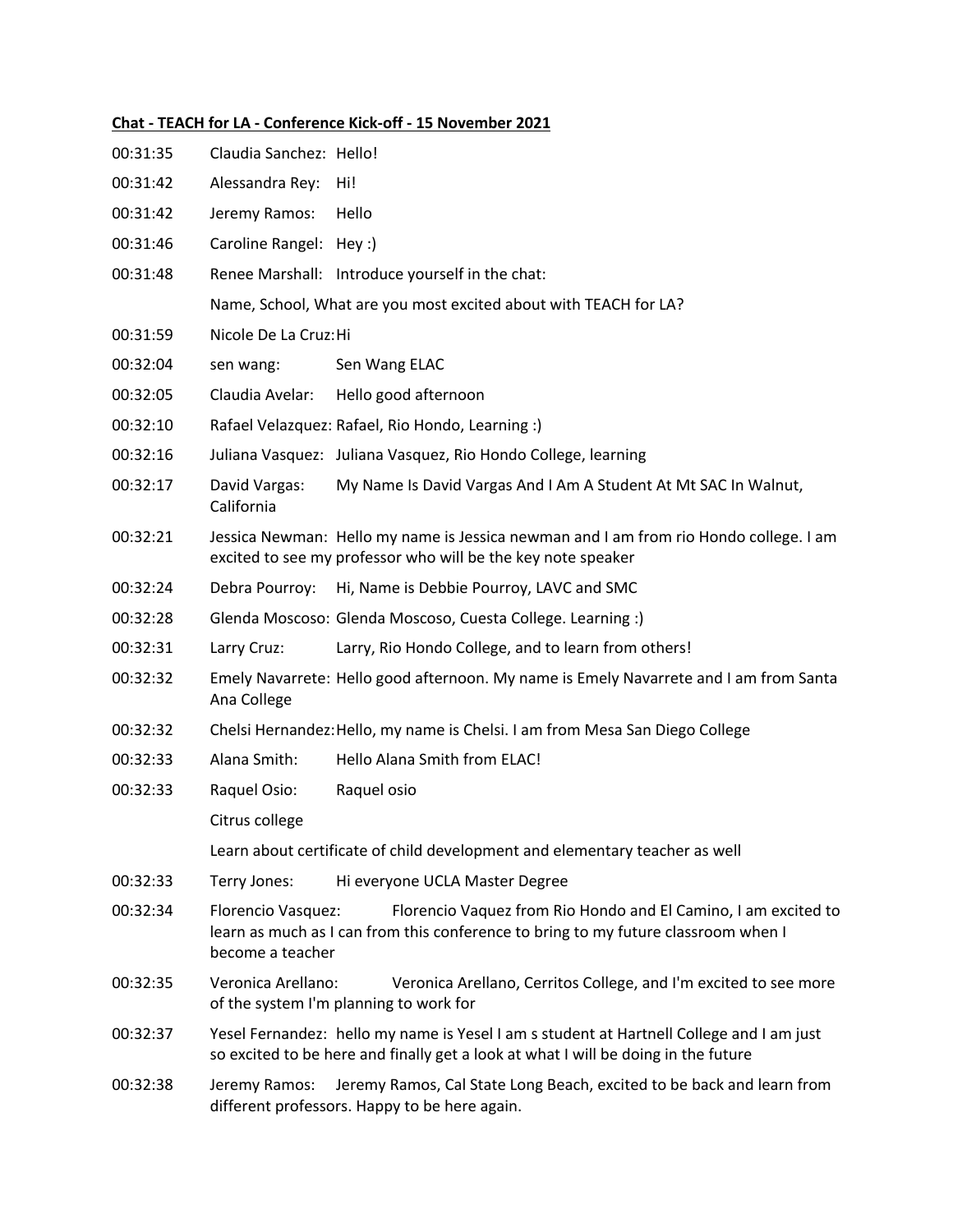| 00:32:42 | Debra Pourroy:                                                                                                                                                                                  | I've heard wonderful things about Teach America                                                                                                 |
|----------|-------------------------------------------------------------------------------------------------------------------------------------------------------------------------------------------------|-------------------------------------------------------------------------------------------------------------------------------------------------|
| 00:32:42 | esmeralda pulido: Hi my name is Esmeralda, Fresno State, learning :)                                                                                                                            |                                                                                                                                                 |
| 00:32:44 |                                                                                                                                                                                                 | Alessandra Rey: Alessandra Rey, Cerritos College, I am most excited about the new<br>information I will be introduced too                       |
| 00:32:44 | Alia Medrano:                                                                                                                                                                                   | Hello, my name is Alia Medrano CSULB, everything                                                                                                |
| 00:32:46 | Maritza Bryson:                                                                                                                                                                                 | Maritza Bryson, I go to PCC!                                                                                                                    |
| 00:32:47 |                                                                                                                                                                                                 | carmela Sanchez: Carmela Sanchez, ELAC!                                                                                                         |
| 00:32:50 | Adelle Amor (sher/her) Sarmiento:<br>Good evening everyone! My name is Adelle<br>Amor Sarmiento and I come from Cerritos College. I am most excited to learn more about<br>critical race theory |                                                                                                                                                 |
| 00:32:54 | Ashley Rangel:                                                                                                                                                                                  | Hello, Ashley Rangel from Hartnell College                                                                                                      |
| 00:32:54 | <b>Myronee Diaz:</b>                                                                                                                                                                            | Hi, my name is Myronee and I attend College of the Sequoias                                                                                     |
| 00:32:54 | Beach.                                                                                                                                                                                          | maricella godoy: Hello my name is Maricella Godoy from Cerrtitos transferring to Long                                                           |
| 00:32:55 | Lori Guzman:<br>much as I can                                                                                                                                                                   | My name is Lori and I am from Pierce College. I just want to learn as                                                                           |
| 00:32:56 | alexander grijalva:                                                                                                                                                                             | Alex, Bakersfield College, info                                                                                                                 |
| 00:32:56 |                                                                                                                                                                                                 | Eric Cruz: Hello everyone, I am Eric Cruz I am from Mout San Anton community College. I<br>am excited to learn some new things about education. |
| 00:33:00 | <b>Ruth Morales:</b>                                                                                                                                                                            | Ruth Morales, SMC!                                                                                                                              |
| 00:33:01 | januarioescutia:                                                                                                                                                                                | Hello, my name is Januario Escutia from Rio Hondo College.                                                                                      |
| 00:33:01 | Carlos Andino:                                                                                                                                                                                  | Carlos Andino from West LA, here to learn                                                                                                       |
| 00:33:03 | Renee Marshall: Welcome!!!                                                                                                                                                                      |                                                                                                                                                 |
| 00:33:04 | Melissa Alvarez-Mejorado:<br>Melissa Alvarez-Mejorado, Rio Hondo College and I am<br>looking forward to all of the workshops                                                                    |                                                                                                                                                 |
| 00:33:07 | Terry Jones:                                                                                                                                                                                    | Forgot my name is Terry                                                                                                                         |
| 00:33:08 | Karol Martinez:<br>excited to learn new things.                                                                                                                                                 | My name is Karol Martinez and I am from Cerritos College and I am                                                                               |
| 00:33:09 | District                                                                                                                                                                                        | Nicole De La Cruz: My name is Nicole De La Cruz I work for Temple City Unified School                                                           |
| 00:33:10 | Marina Ornelas: Marina, LAHC                                                                                                                                                                    |                                                                                                                                                 |
| 00:33:11 |                                                                                                                                                                                                 | Caroline Rangel: Hi! My name is Caroline Rangel, from Cerritos College. I am most excited<br>to learn more about Education, as a whole.         |
| 00:33:11 | Roberto Lopez:                                                                                                                                                                                  | Hello, my name is Roberto Lopez, im from Cerritos College, and I am<br>here to learn something new here!                                        |
| 00:33:11 | Tania Mustafa:                                                                                                                                                                                  | Hello Everyone W My name is Tania, CSULB, I am excited to be here.                                                                              |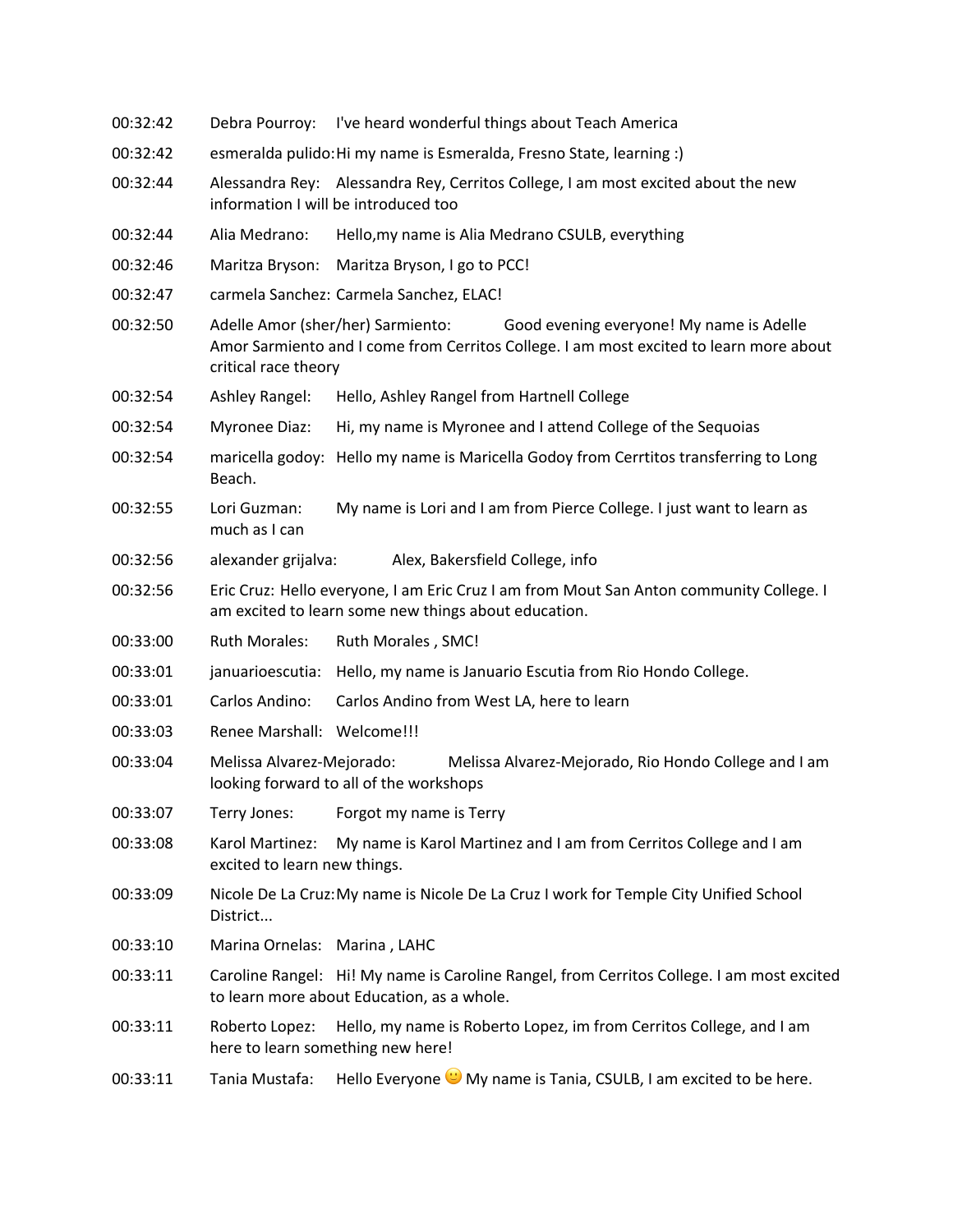- 00:33:12 Patrick Portiz: Hey everyone! My name is Patrick Portiz, I am an El Camino student, I hope to learn a lot about teaching and education from this conference!
- 00:33:13 Christine Martinez: Christine Martinez, ELAC, this is my first TEACH LA workshop,
- 00:33:14 alejandra hernandez: Alejandra Hernandez Rio Hondo College :)
- 00:33:14 Dahlya Avila: Dahlya Avila, El Camino
- 00:33:16 Amy Poot: Hi I am Amy poot from Cerritos college and I am excited to learn about any new information that is given.
- 00:33:17 Christian Jimenez:Christian Jimenez, Fresno City! Most excited about the teacher prep!
- 00:33:23 Negin Daroogheh: hi my name is negin daroogheh I'm a student at SMC college, i'm excited to learn about children at preschoo; ages
- 00:33:24 Erendira Ortiz: Erendira Ortiz, I m currently enrolled at Rio Hondo College. I am exited to learn about everything and to listen to everyone that has experience.
- 00:33:32 Alejandra Hernandez: Alejandra Hernandez, Rio Hondo
- 00:33:37 Antoinette Lillie: Antoinette Lillie is here
- 00:33:39 Guadalupe Lopez:Hi, my name is Guadalupe Lopez, I am a student at MtSAC. I'm excited to see what I will be learning today
- 00:33:42 Isaac Medrano: Isaac Medrano, Rio Hondo, just to learn something new
- 00:33:42 Esmeralda Granados: Hi, my name is Esmeralda Granados. I am a student to ELAC. I am so excited to learn about certificates, and all the resources we will learn about.
- 00:33:46 Carrie Ziif: hi my name is carrie and I am currently taken a child development class at West La and I am working full time as a teacher assistant for children ages 24 months to 36 months
- 00:33:50 tram zeitoun: Hi Rene. My name is Tram. Im a student at Miramar College.
- 00:33:52 Liliana Ramirez: Liliana Leon-Ramirez, Hartnell College, I'm glad to be here to learn more about becoming a teacher
- 00:34:05 Perla Ojeda: Hello my name is perla ojeda. Currently enrolled at west la college. So excited to be here
- 00:34:12 Tere Castellanos: Hello I am Tere Castellanos, I am from Rio Hondo College and I am excited to see and listen to my Professor as she shares her journey.
- 00:34:15 Mark Swicegood: Mark Swicegood, East Los Angeles College,
- 00:34:27 Laura Meza: I am, Laura Meza, currently a student at College of the Canyons.
- 00:34:31 Anita Perez ortega: Anita Perez Ortega, Rio Hondo College. I want to learn New things about eduction(:
- 00:34:49 Claudia Sanchez: Claudia Sánchez at Cerritos College, looking forward to being inspired further and learning more about teaching as a professional .
- 00:34:51 Megan Kaplinsky: Welcome everyone!
- 00:34:58 Stephanie Diaz: Hello Stephanie Diaz here from MT.SAC!! Ready to gain knowledge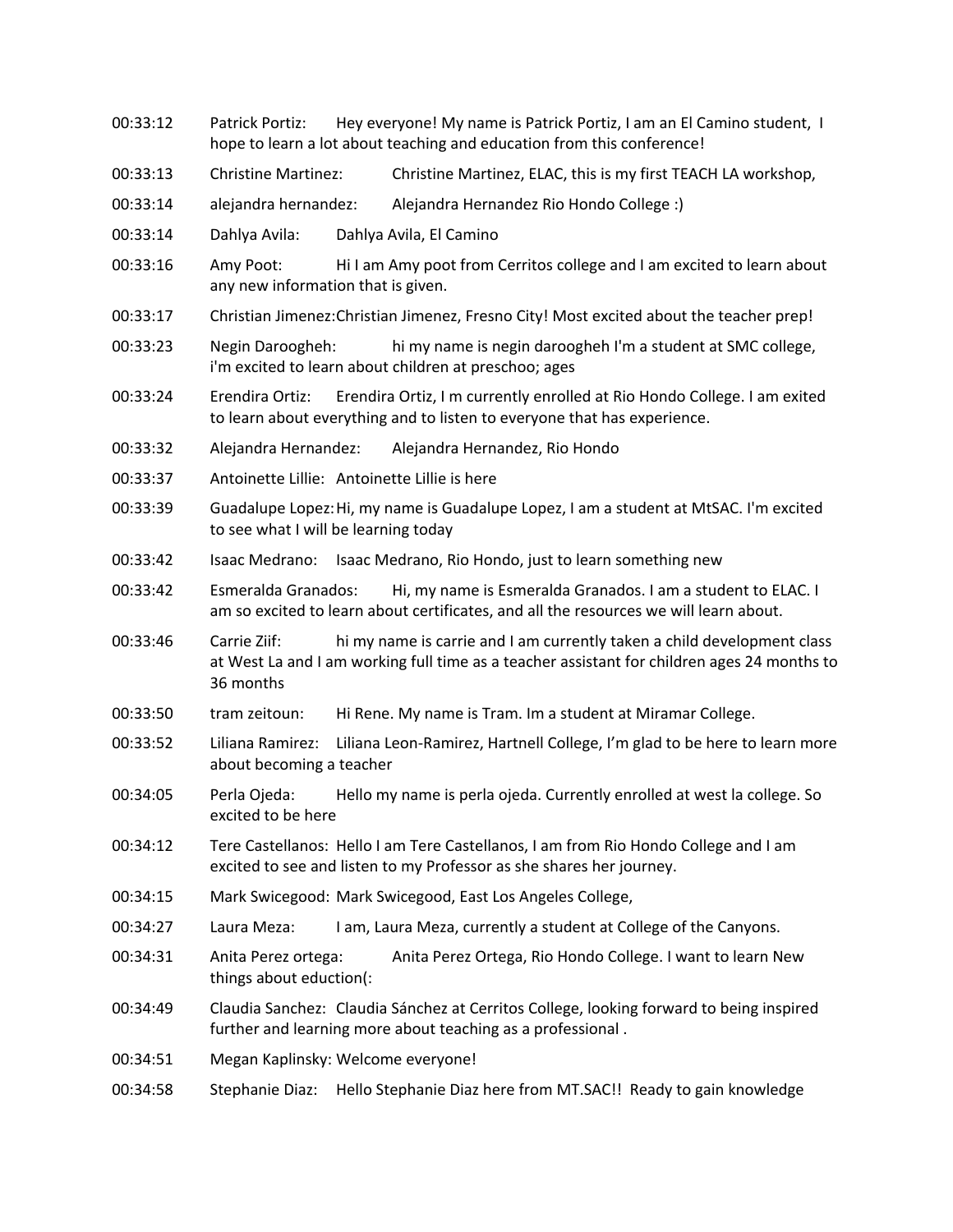- 00:35:02 Renee Marshall: Hi Laura! I used to be Chair of Education and ECE at College of the Canyons!!
- 00:35:03 Maria Cobian: Hello everyone I am Maria Cobian I am enrolled in El Camino College happy to be here.
- 00:35:20 Renee Marshall: Love this...."ready to gain knowledge"
- 00:35:23 Guadalupe Yanez Espinoza: Guadalupe Yanez Espinoza from ELAC, excited to learn new things
- 00:35:32 Yesenia Cruz: I am Yesenia Cruz from Fresno City College and I want to learn more stuff about teaching for my future career.
- 00:35:40 Yadira Arellano: Hello Everyone so happy to see you all here!
- 00:36:03 Rafael Velazquez: Gloomy D:
- 00:36:19 Mark Swicegood: I am excited about Aquaponics in STEM and non-STEM programs.
- 00:38:04 Teresa Razo: Greetings, I am Teresa Razo from San Antonio, TX. Here to get on with the learning...~TR.
- 00:40:00 Renee Marshall: TEACH Los Angeles You Tube Channel: https://www.youtube.com/channel/UCy\_gYBqkd4PikdhLo8cPjmg CCCTPP website: www.teacherprepprogram.org

http://teacherprepprogram.org/events-and-calendar/virtual-workshops-and-conferencesvia-regional-hosts/

- 00:40:34 Renee Marshall: TEACH for LA conference flipbook at: https://anyflip.com/jcxjg/peec/
- 00:40:46 Renee Marshall: MONDAY OPPORTUNITY DRAWING ENTRY FORM https://forms.gle/FCWowwktViobE4i87
- 00:40:52 Claudia Sanchez: Maybe a live transmission on YouTube for those that cannot get in?
- 00:42:39 Carolina Martinez: So this live is gonna be on YouTube?
- 00:43:04 Uriel Cisneros: On their YouTube channel
- 00:43:05 M. Lea Martinez: The recording will be in You Tube.
- 00:43:22 M. Lea Martinez: Teach LA YouTube channel.
- 00:43:49 M. Lea Martinez: TEACH Los Angeles You Tube Channel: https://www.youtube.com/channel/UCy\_gYBqkd4PikdhLo8cPjmg
- 00:44:01 Renee Marshall: Education@Renee-Marshall.com
- 00:46:20 Renee Marshall: MONDAY OPPORTUNITY DRAWING ENTRY FORM https://forms.gle/FCWowwktViobE4i87
- 00:47:39 Carrie Ziif: too bad I can only do today and the last one on wednesday because I work during the day
- 00:48:23 M. Lea Martinez: @Carrie: You can watch the recordings later.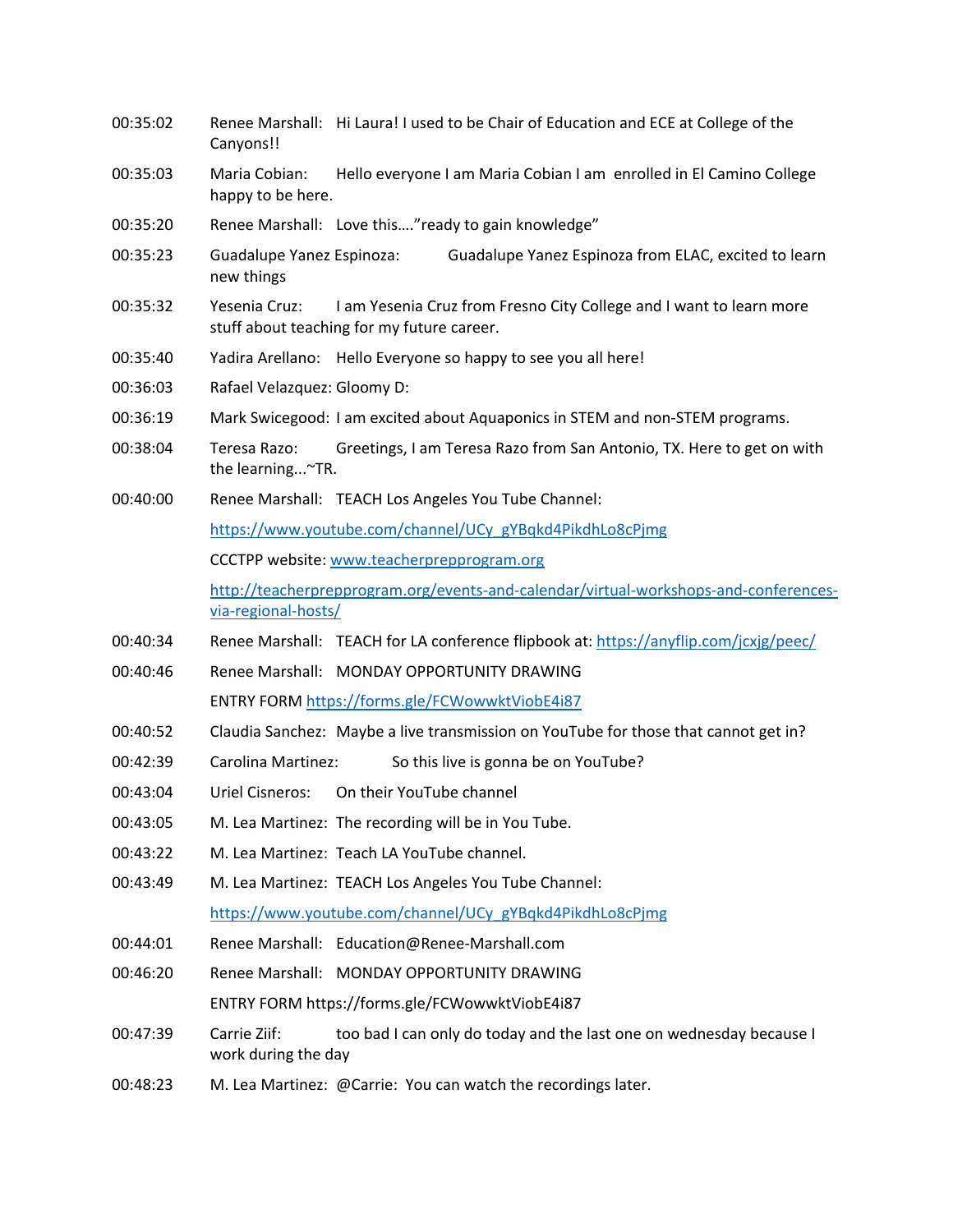00:49:48 maricella godoy: YES!!! 00:51:15 maricella godoy: Special education is my passion! 00:51:47 David Vargas: I Would Want To Work In Special Education 00:52:09 Nicole De La Cruz:Nicole De La Cruz I work in the Special Education department 00:52:48 Terry Jones: Hi I'm interested in Special Ed and STEM 00:54:18 Jessica Newman: Yay Professor Arellano!!! 00:54:28 Jeremy Ramos: Way Yay Yadira 00:54:46 Dahlya Avila: We love you Professor Arellano 00:55:12 maricella godoy: Thank you! All of You! 00:55:37 Carrie Ziif: 00:56:41 David Vargas: Can You Send Us The PowerPoint, So We Can Save It 00:59:32 Larry Cruz: Thank you for being vulnerable, Yadira. It is impacting and meaningful. 01:00:39 Negin Daroogheh: your life story is so impressed me 01:01:35 Gabriel Rouse : Yup the Old Sears tower 01:01:43 tram zeitoun: I can relate to your story very much. 01:02:39 Laura Meza: I can so relate to your story. I am so glad I am here. 01:02:54 Breanna Camp: Thank you for sharing your story 01:03:10 Angela Gray: Angela Gray, CCUSD, learning anything new regarding early education 01:03:21 David Vargas: Thank You For Telling Us This True Story 01:03:50 Glenda Moscoso: Thank you for being vulnerable and sharing your story/journey. 01:04:42 Brenda Saldana: wow! you are admirably! 01:05:21 Claudia Sanchez: Your strength is inspiring! 01:05:35 Tania Mustafa: Thank you for sharing, Yadira. You are an inspiration. 01:06:30 Nicole De La Cruz:Thank you for this amazing story 01:06:46 Gabriel Rouse : You look younger than that 01:07:53 Gabriel Rouse : LOL Stop 01:08:26 Claudia Sanchez: I hope counselors now are getting better training, I had a similar experience with my high school counselor. 01:08:28 Renee Marshall: "You will get there" 01:08:43 maricella godoy: I just received my AA at age 52. I hear you clearly! 01:08:52 Glenda Moscoso: It took me 7 years as well to finish my AA. 01:08:53 Renee Marshall: BEAUTIFUL!!! 01:09:23 Gabriella Rodriguez: Especially college counselors.. I had one laugh at me because it took me so long to get where I am at. She told me I will never get there.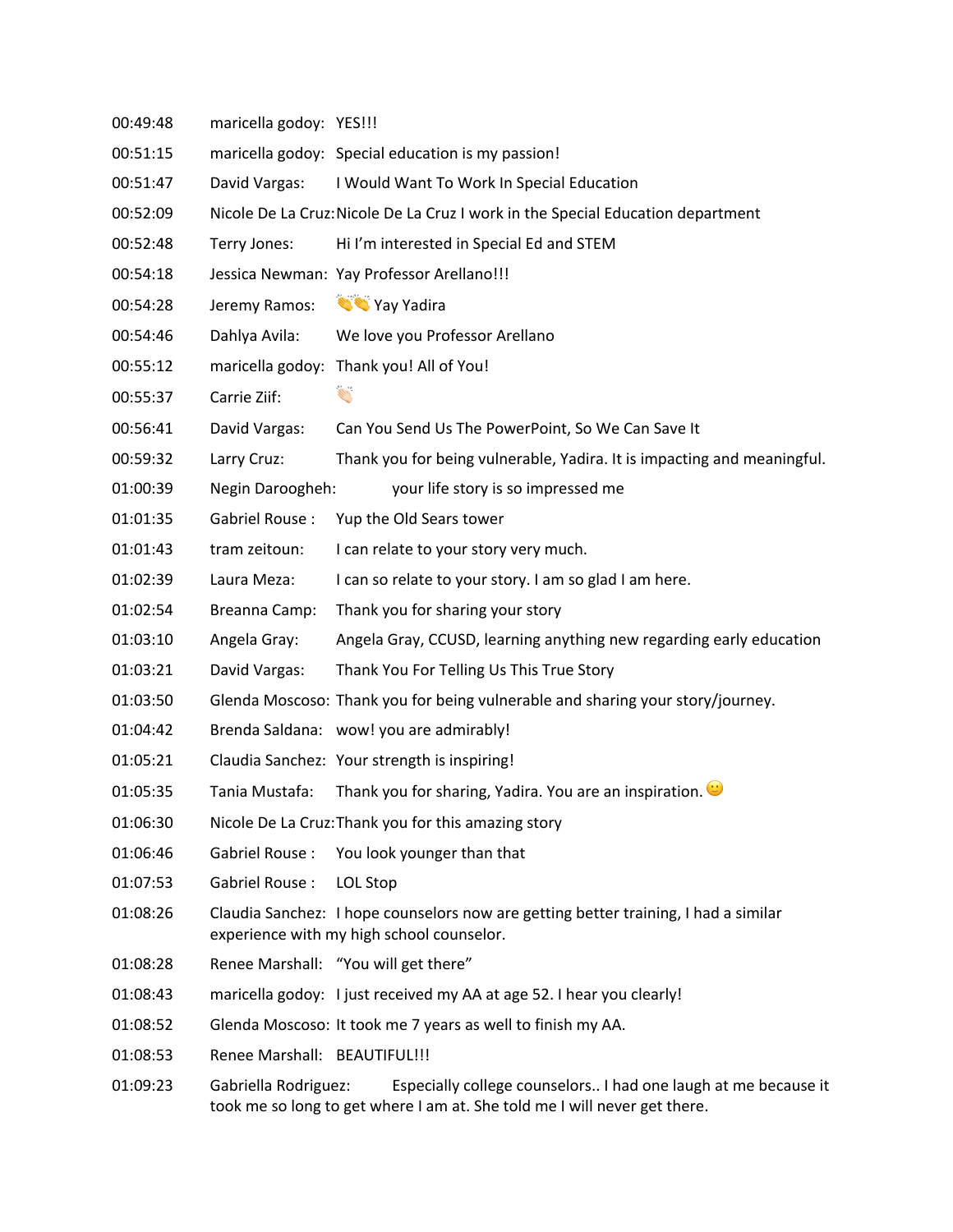- 01:09:53 Terry Jones: ELAC is the best!
- 01:10:36 tram zeitoun: I;m 67, I earned an AS degree, working to transferring to USD.
- 01:10:41 januarioescutia: It took me five and half years to complete my AA in automotive technology and I am also in mid-fifties.
- 01:10:49 Renee Marshall: Gabriella Interactions like us remind us why we are in this field to UPLIFT! Think of all the people you will inspire!
- 01:11:29 M. Lea Martinez: @Januario, you will be a teacher! You are doing great.
- 01:12:00 Glenda Moscoso: You are inspiring!
- 01:12:10 Renee Marshall: If you have not filled out the Opportunity Drawing form yet, please do so by 6:15. Thank you!! OPPORTUNITY DRAWING

ENTRY FORM https://forms.gle/FCWowwktViobE4i87

- 01:14:16 alexander grijalva: Grateful for the choice of such a relatable speak.
- 01:14:31 Renee Marshall: Love
- 01:15:06 Renee Marshall: Please check out the

TEACH for LA conference flipbook at: https://anyflip.com/jcxjg/peec/

Recordings will be posted at

TEACH Los Angeles You Tube Channel:

https://www.youtube.com/channel/UCy\_gYBqkd4PikdhLo8cPjmg

CCCTPP website: www.teacherprepprogram.org

http://teacherprepprogram.org/events-and-calendar/virtual-workshops-and-conferencesvia-regional-hosts/

Questions: Education@Renee-Marshall.com

MONDAY OPPORTUNITY DRAWING

ENTRY FORM https://forms.gle/FCWowwktViobE4i87

- 01:15:29 Renee Marshall: https://brenebrown.com
- 01:15:40 Renee Marshall: This is who Yadira is speaking about right now
- 01:16:03 Renee Marshall: MONDAY OPPORTUNITY DRAWING ENTRY FORM https://forms.gle/FCWowwktViobE4i87
- 01:16:44 maricella godoy: Beautiful.
- 01:17:14 Hedit Hernandez: Good Afternoon. Mrs. Arellano is my professor.
- 01:17:15 Claudia Sanchez: As an ENg learner this resonates. I have to constantly remind myself not to compare myself as others have been practicing writing and reading for much longer than I've known English and that I just have to keep practicing to get better. .
- 01:18:06 Terry Jones: Thank you Mrs Arellano
- 01:19:03 Renee Marshall: COMPLETE YOUR FORM NOW if you want to be in tonight's opportunity drawing :)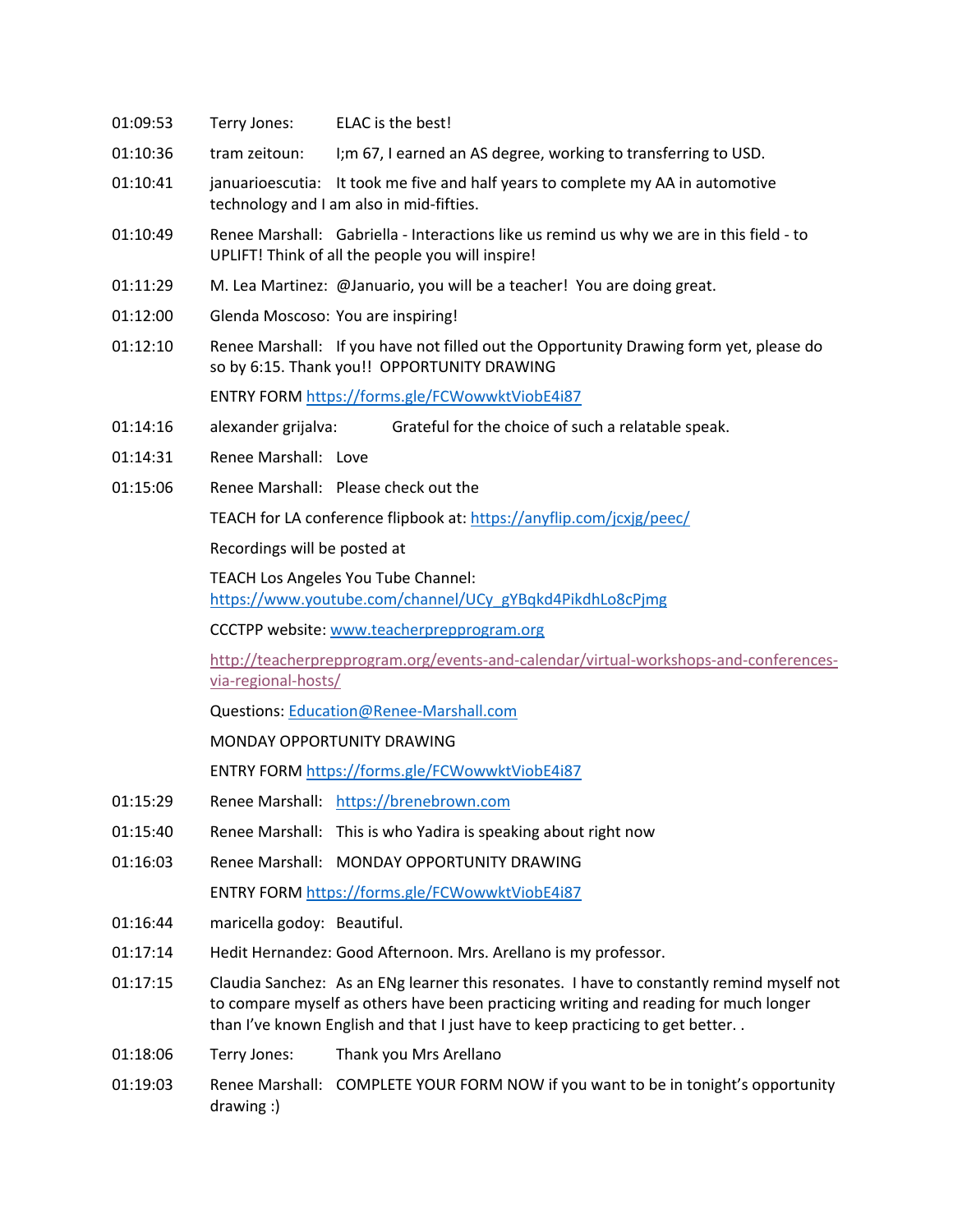01:19:05 Renee Marshall: MONDAY OPPORTUNITY DRAWING ENTRY FORM https://forms.gle/FCWowwktViobE4i87 01:20:23 Hedit Hernandez: Hi Mrs. Arellano. I love your speech. Sometimes I feel that way. 01:20:39 Renee Marshall: MONDAY OPPORTUNITY DRAWING ENTRY FORM https://forms.gle/FCWowwktViobE4i87 01:24:33 Gabriel Rouse : You go girl! 01:25:06 Nicole De La Cruz:Thank you for this 01:25:22 Jessica Newman: Great job Professor, brought me to tears. I am so honored to be one of your students! Thank you for being so vulnerable and transparent to show us we can make it! No matter the odds and no matter what stands against us 01:25:30 Adelle Amor (sher/her) Sarmiento: Wow! I resonate heavily with your story, thank you so much for your encouraging words Professor Arellano 01:25:34 Myronee Diaz: What an awesome reminder that anything is possible if u want it bad enough. 01:25:36 Gabriel Rouse : There's time 01:25:36 Hedit Hernandez: Thank You Professor Arellano. 01:25:39 Laura Meza: This just gave me chills. You're such a great inspiration. 01:25:44 Dahlya Avila: I love you Professor 01:26:00 Marina Ornelas: Loved this! 01:26:01 maricella godoy: Just want to say thank you, you have me in tears and I am so happy for you and I know it has made you an amazing person, mom and professor. Thank you 01:26:19 Florencio Vasquez: Thank you for validating those of us who were deemed "failures" in school. We did not get enough of that and it means a lot to hear it from a success such as yourself, thank you! 01:26:22 Evelyn Brenton: Thank you for your courage. 01:26:27 alexander grijalva: Story hits too close to home, going to make me cry at work. 01:26:34 Perla Ojeda: Amazing story. Being an older sibling is so hard but such a motivator to keep going and being an example to my siblings. 01:26:34 Claudia Sanchez: Thank for sharing your journey with us, your strength, commitment and dedication to education is very inspiring! 01:26:36 Eric Cruz: I appreciate you speaking with us and I appreciate you guys for having us. I would like to say if I can get confirmation for attending this meeting for class credit. Again thank you again for speaking to us. 01:26:38 Kellee Davis: Thank you for being so transparent. Very inspirational! 01:26:52 Florencio Vasquez: She sold pots in a swap meet 01:26:56 maricella godoy: Your first job at the swapmeet. 01:27:29 Gabriel Rouse : I'm glade we cleared that up.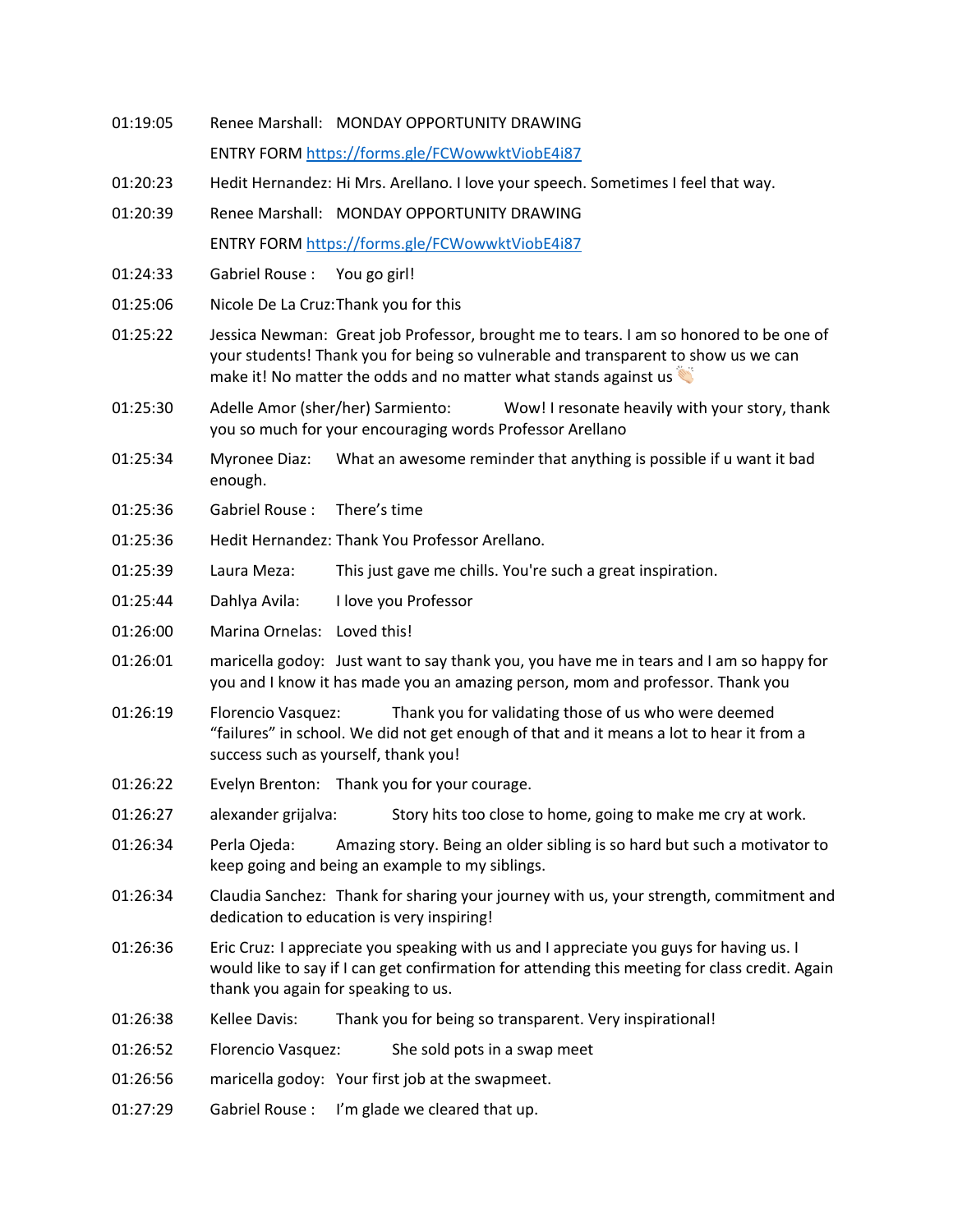- 01:27:31 tram zeitoun: I'm tilting my hat for you. You are the inspiring for all of us. Thank you so much professor.
- 01:27:59 Terry Jones: Very inspiring!
- 01:28:53 Lori Guzman: Thank you so much for sharing this. This means more to me than anyone could ever know. I feel like sometimes I want to just give it up and with you sharing your story, this made me so motivated to stay in school and not give up
- 01:31:06 Antoinette Lillie: You never fail unless you give up on yourself. We can be hard on our self. When you kept going you overcame the failure. Failure is not an option in your life unless you choose it to be. Great speech Prof. Yadira. I had to pause at the abuse part, because my mother was abused for years, domestic abuse. I watched it all, and it traumatized me to not really trust folks. Thanks for being real.
- 01:31:49 Renee Marshall: Thank you for your honesty and willingness to share
- 01:32:55 Claudia Sanchez: specially professor positions are really difficult to get.
- 01:33:06 Gabriel Rouse : Your message hit home.
- 01:33:18 Gabriel Rouse : For me.
- 01:34:03 Gabriel Rouse : I'm excited for the cultivating difficult conversation on Wednesday.
- 01:35:06 Claudia Sanchez: And those challenges help us connect to others.
- 01:35:10 Carrie Ziif: that's why i work with special needs children because I can relate to them
- 01:35:50 Renee Marshall: MONDAY OPPORTUNITY DRAWING ENTRY FORM https://forms.gle/FCWowwktViobE4i87
- 01:36:17 Florencio Vasquez: I can attest to that
- 01:37:39 Carrie Ziif: we are worst enemy
- 01:38:13 Gabriel Rouse : It's so important to deal with the past, and move forward.
- 01:38:25 Gabriel Rouse : Omg yes
- 01:38:49 Marialuisa Lopez: I love that so much "Be the Teacher you needed!"
- $01:38:59$  Jessica Newman:  $\sqrt{ }$  ves
- 01:39:10 Gabriel Rouse : Yup
- 01:39:15 Eric Cruz: Amen to that
- 01:39:17 Carrie Ziif: so true,
- 01:39:24 Breanna Camp: Yes!
- 01:41:07 tram zeitoun: Wow! I love this workshop so much!
- 01:41:44 januarioescutia: I still remember my first grade teacher because she taught with her heart! She made a difference in my life.
- 01:42:08 Carrie Ziif: so true
- 01:43:44 M. Lea Martinez: Yes we can.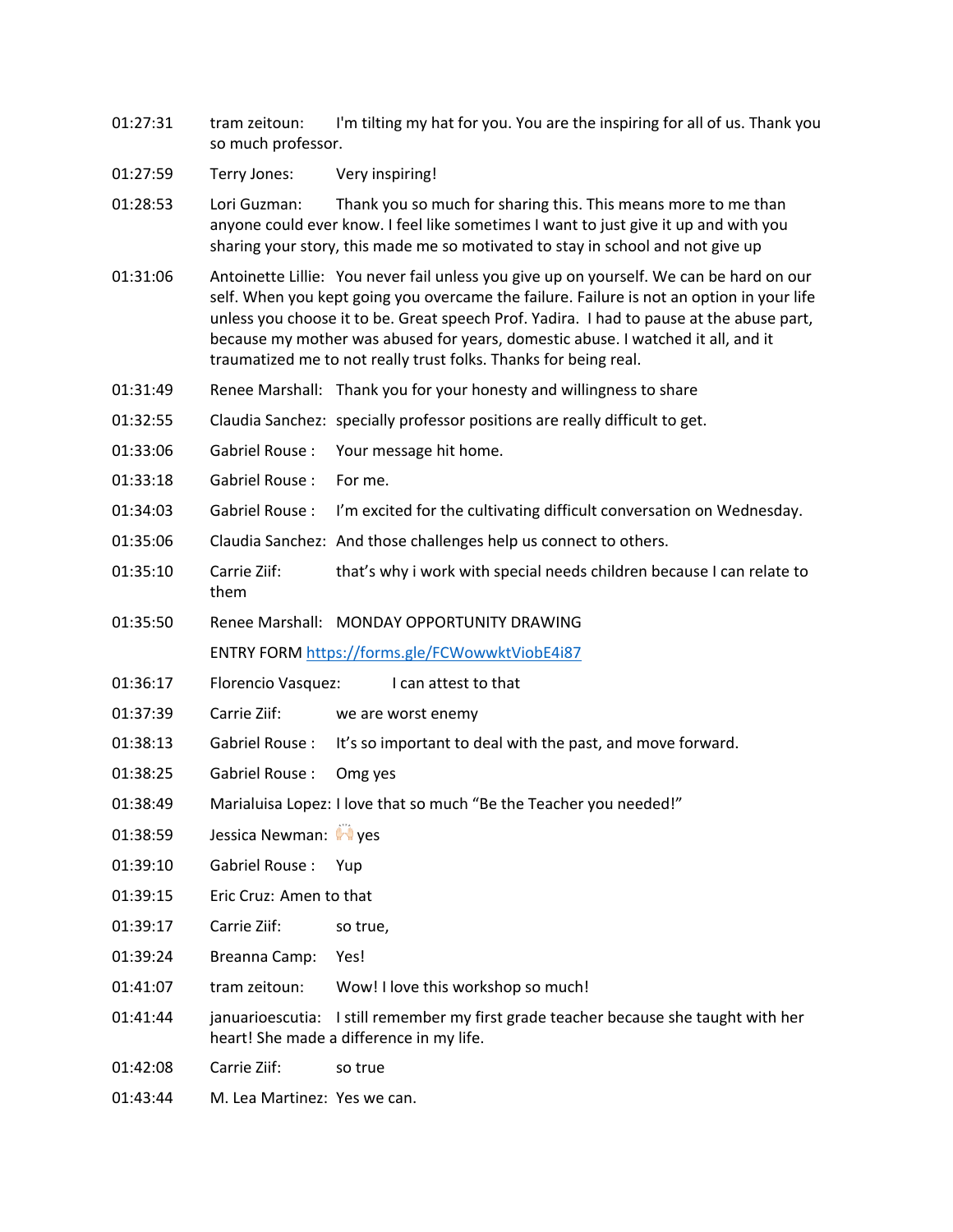- 01:43:45 Brenda Saldana: thanks, I love this workshop! and I appreciate this types o advices!! Thank you Ms. Yadira!
- 01:44:17 Gabriel Rouse : I just started affirmations
- 01:44:26 Gabriel Rouse : I the morning or night
- 01:45:15 Carrie Ziif:
- 01:45:23 Gabriel Rouse :
- 01:45:32 Caroline Rangel:
- 01:45:33 David Vargas: Go Yadira Go
- 01:45:41 Maria Gonzalez: **thank** you
- 01:46:01 Gabriel Rouse : I got lucky signing in twice.
- 01:46:07 Myronee Diaz: I was kicked off so glad I kept trying
- 01:46:14 Brenda Saldana: Thank you Ms. Renee!
- 01:47:02 januarioescutia: Thank you so much Professor for the inspiration!
- 01:48:21 M. Lea Martinez: MONDAY OPPORTUNITY DRAWING ENTRY FORM https://forms.gle/FCWowwktViobE4i87
- 01:49:15 Antoinette Lillie: Thank you for the informative and inspiring meeting.
- 01:49:22 Arsineh Gharabeg: Where we could access the recording of the session
- 01:49:24 tram zeitoun: Thank you. Ms. Rene
- 01:49:29 Gabriel Rouse : Yes I'm so excited about the certificate. I'll be super proud of it.
- 01:49:42 Renee Marshall: Education@Renee-Marshall.com
- 01:50:44 Veronica Arellano: so for the sessions, we can go to as many as we want?
- 01:50:55 Lori Guzman: This is my first conference and I am loving it so far
- 01:51:10 Claudia Sanchez: Thank you all for this great session!
- 01:51:15 tram zeitoun: What times tomorrow?
- 01:51:28 Alessandra Rey: How do get the conference certificate?
- 01:52:27 Gabriel Rouse : Awesome
- 01:52:35 Carrie Ziif: I don't see a time for the event on saturday
- 01:53:51 M. Lea Martinez: MONDAY OPPORTUNITY DRAWING ENTRY FORM https://forms.gle/FCWowwktViobE4i87
- 01:53:56 Renee Marshall: MONDAY OPPORTUNITY DRAWING ENTRY FORM https://forms.gle/FCWowwktViobE4i87
- 01:54:16 Renee Marshall: TEACH Los Angeles You Tube Channel: https://www.youtube.com/channel/UCy\_gYBqkd4PikdhLo8cPjmg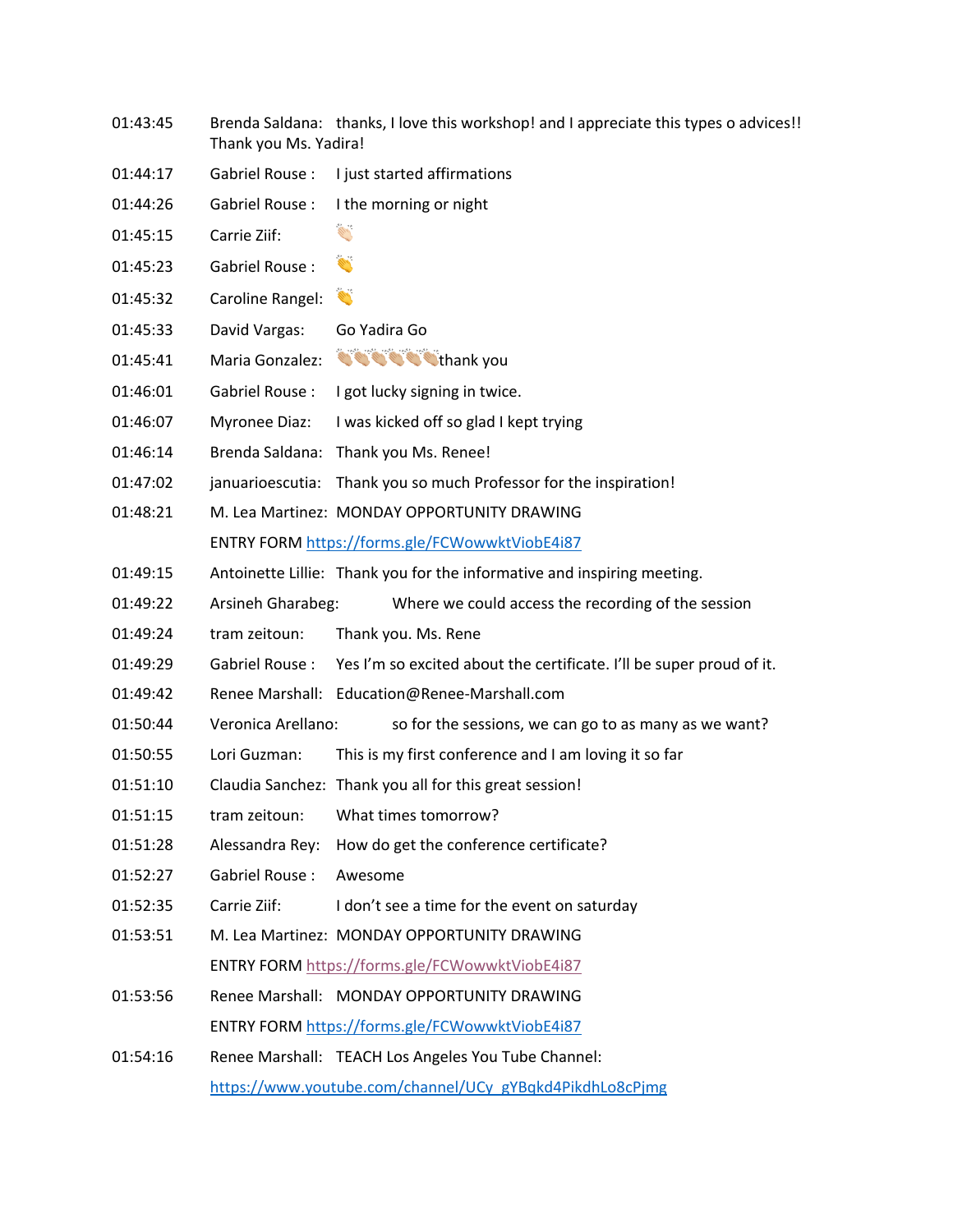CCCTPP website:

www.teacherprepprogram.org

http://teacherprepprogram.org/events-and-calendar/virtual-workshops-and-conferencesvia-regional-hosts/

- 01:55:09 M. Lea Martinez: I see your name David.
- 01:55:18 Yadira Arellano: Ive uploaded the presentation
- 01:55:27 Marina Ornelas: Just did the form
- 01:55:53 Veronica Arellano: So I was looking for the event for yesterday, and I was wondering if we need to attempt to every single on or can I join to the ones I want?
- 01:56:10 Veronica Arellano: I mean tomorrow
- 01:56:25 Veronica Arellano: Okay thank you
- 01:56:27 Viviana Hernandez: Is the saturday event open for everyone or just el camino college students ?
- 01:56:29 Alessandra Rey: How do get the conference certificate?
- 01:56:31 Teresa Razo: Can you have it available through Facebook Live? Please...~TR.
- 01:56:40 Brenda Saldana: All the sessions are great!
- 01:57:11 Teresa Razo: Thank you...~TR.
- 01:57:30 Yadira Arellano: Register for the event by copying and pasting the following link to your browser:

https://elcamino-

edu.zoom.us/meeting/register/tJIsdu2hrjgiGdVrZkZqKrYwb6QkEp8PFaX9

- 01:57:45 Yadira Arellano: This is the link to register for the BEST event on Saturday
- 01:58:14 Adelle Amor (sher/her) Sarmiento: Love the energy!
- 01:58:16 Gabriel Rouse : Your great!
- 01:58:21 Yesel Fernandez: its more exciting
- 01:58:38 David Vargas: Have You Seen Wheel Of Fortune
- 01:58:50 Roberto Lopez: fingers crossed
- 01:58:56 Maria Guerrero: Maria Guerrero
- $01:59:11$  Gabriel Rouse :  $\bullet$
- 01:59:40 Gabriel Rouse : OMG
- 01:59:58 Luis Laguna: Gabriel by one
- 02:00:28 Melissa Alvarez-Mejorado: Love the wheel where can we get this again?
- 02:00:53 Jeremy Ramos: That was me :)
- 02:01:03 Brenda Saldana: omg!! I was under her lol
- 02:01:20 Jeremy Ramos: It's possible everyone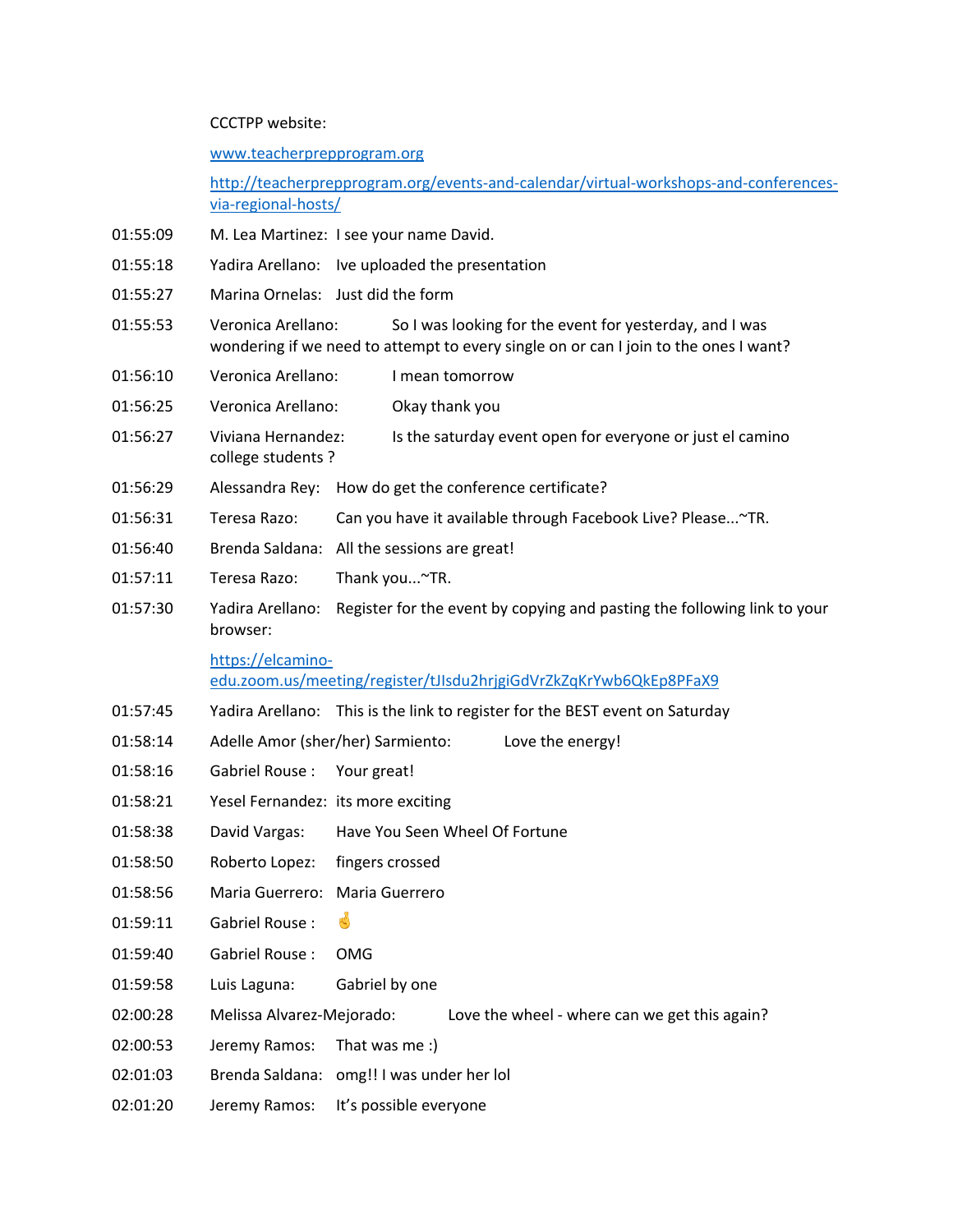| 02:01:56 | Florencio Vasquez:<br>Air Horn sound!                                                                        |  |  |
|----------|--------------------------------------------------------------------------------------------------------------|--|--|
| 02:02:35 | Jeremy Ramos:<br>I say yes                                                                                   |  |  |
| 02:02:36 | Sounds fair<br>Florencio Vasquez:                                                                            |  |  |
| 02:02:41 | Eric Cruz: I would say yes                                                                                   |  |  |
| 02:02:53 | <b>Christine Martinez:</b><br>re                                                                             |  |  |
| 02:02:56 | Brenda Saldana: yes that is fair!                                                                            |  |  |
| 02:02:57 | maricella godoy: yes that's fair                                                                             |  |  |
| 02:03:09 | Gabriel Rouse:<br>ďB                                                                                         |  |  |
| 02:03:22 | Gabriel Rouse:<br>Tar Jay                                                                                    |  |  |
| 02:03:53 | Jeremy Ramos:<br>Yes I agree yadira                                                                          |  |  |
| 02:03:57 | Floresita De Leon Estrada: who do I need to email because I couldn't get in this meeting<br>until now? $=$ / |  |  |
| 02:04:48 | Chelsi Hernandez: I'm not sure if the way to get a certificate was put in the chat yet?                      |  |  |
| 02:04:57 | Jeremy Ramos:<br>Thank you                                                                                   |  |  |
| 02:05:05 | Glenda Moscoso: Thank you!                                                                                   |  |  |
| 02:05:06 | Laura Meza:<br>This was great! Thank you so much :)                                                          |  |  |
| 02:05:08 | Thank you! ♥<br>Tania Mustafa:                                                                               |  |  |
| 02:05:13 | Gabriella Rodriguez:<br>Thank you :)                                                                         |  |  |
| 02:05:14 | Eric Cruz: Thank you very much I appreciate the your story and for speaking to us.                           |  |  |
| 02:05:17 | Thank you!~TR.<br>Teresa Razo:                                                                               |  |  |
| 02:05:20 | Caroline Rangel: Thank you!                                                                                  |  |  |
| 02:05:23 | Gabriel Rouse:<br>Woot woot                                                                                  |  |  |
| 02:05:25 | Mehdi Mirfattah: Thank you                                                                                   |  |  |
| 02:05:28 | Christine Martinez: Thank you!                                                                               |  |  |
| 02:05:33 | maricella godoy: Thank you so much! This was amazing! and So special!                                        |  |  |
| 02:05:35 | Chelsi Hernandez: Thank you so much!! Amazing                                                                |  |  |
| 02:05:36 | Renee Marshall: Education@Renee-Marshall.com                                                                 |  |  |
| 02:05:42 | carmela Sanchez: thank you, leaving inspired and motivated !                                                 |  |  |
| 02:05:44 | Aida Alkhasova:<br>Thank you!                                                                                |  |  |
| 02:05:44 | Arsineh Gharabeg:<br>Thank you                                                                               |  |  |
| 02:05:47 | Claudia Sanchez: Thank you! Have a good evening!                                                             |  |  |
| 02:05:49 | Y Robinson:<br>Thank you                                                                                     |  |  |
| 02:05:50 | Adelle Amor (sher/her) Sarmiento:<br>Thank you! See you tomorro!                                             |  |  |